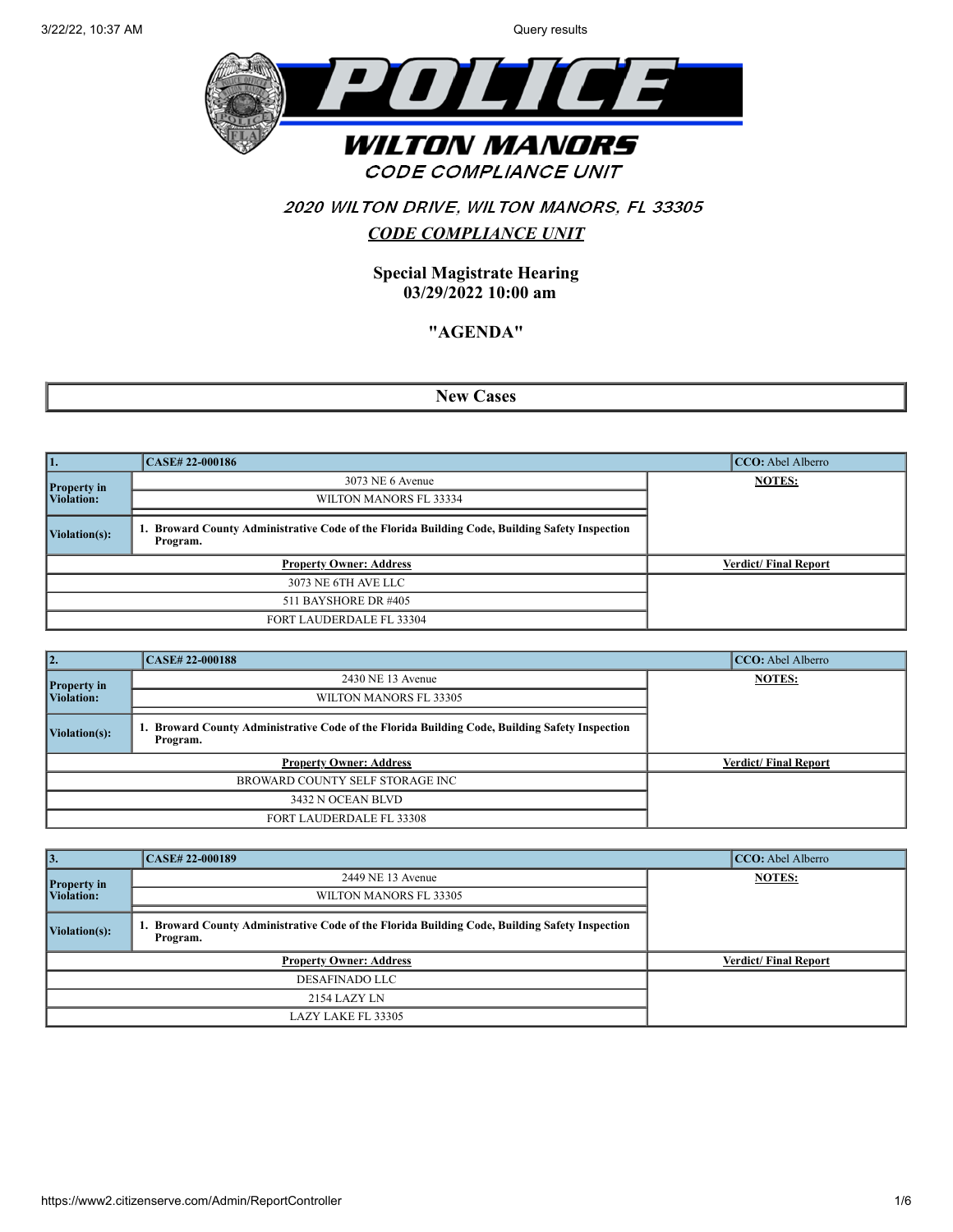| 4.                 | CASE# 22-000190                                                                                         | CCO: Abel Alberro           |
|--------------------|---------------------------------------------------------------------------------------------------------|-----------------------------|
| <b>Property in</b> | $2201$ NE 14 Avenue                                                                                     | <b>NOTES:</b>               |
| <b>Violation:</b>  | WILTON MANORS FL 33305                                                                                  |                             |
| Violation(s):      | Broward County Administrative Code of the Florida Building Code, Building Safety Inspection<br>Program. |                             |
|                    | <b>Property Owner: Address</b>                                                                          | <b>Verdict/Final Report</b> |
|                    | HIGH SEAS LLC                                                                                           |                             |
|                    | 930 RAINBOW CREST ROAD                                                                                  |                             |
|                    | <b>FALLBROOK CA 92028</b>                                                                               |                             |

| 5.                    | CASE# 22-000194                                                                                         | CCO: Abel Alberro           |
|-----------------------|---------------------------------------------------------------------------------------------------------|-----------------------------|
| <b>Property in</b>    | 545 NE 23 Street                                                                                        | <b>NOTES:</b>               |
| Violation:            | WILTON MANORS FL 33305                                                                                  |                             |
| $\vert$ Violation(s): | Broward County Administrative Code of the Florida Building Code, Building Safety Inspection<br>Program. |                             |
|                       | <b>Property Owner: Address</b>                                                                          | <b>Verdict/Final Report</b> |
|                       | DISER LLC                                                                                               |                             |
|                       | 3215 WILLOW LN                                                                                          |                             |
|                       | WESTON FL 33331                                                                                         |                             |

| 6.                 | CASE# 22-000195                                                                                            | CCO: Abel Alberro           |
|--------------------|------------------------------------------------------------------------------------------------------------|-----------------------------|
| <b>Property in</b> | 1160 NE 24 CT                                                                                              | <b>NOTES:</b>               |
| Violation:         | WILTON MANORS FL 33305                                                                                     |                             |
| Violation(s):      | 1. Broward County Administrative Code of the Florida Building Code, Building Safety Inspection<br>Program. |                             |
|                    | <b>Property Owner: Address</b>                                                                             | <b>Verdict/Final Report</b> |
|                    | 1160 NE 24TH COURT LLC                                                                                     |                             |
|                    | 1601 NE 26 ST                                                                                              |                             |
|                    | WILTON MANORS FL 33305                                                                                     |                             |

| 17.                | <b>CASE# 22-000198</b>                                                                                  | CCO: Abel Alberro           |
|--------------------|---------------------------------------------------------------------------------------------------------|-----------------------------|
| <b>Property</b> in | 1401 NE 26 Street                                                                                       | <b>NOTES:</b>               |
| Violation:         | WILTON MANORS FL 33305                                                                                  |                             |
| Violation(s):      | Broward County Administrative Code of the Florida Building Code, Building Safety Inspection<br>Program. |                             |
|                    | <b>Property Owner: Address</b>                                                                          | <b>Verdict/Final Report</b> |
|                    | LATINOS SALUD INC                                                                                       |                             |
|                    | 1401 NE 26 ST                                                                                           |                             |
|                    | WILTON MANORS FL 33305                                                                                  |                             |

| 8.                        | CASE# 22-000199                                                                                            | CCO: Abel Alberro           |
|---------------------------|------------------------------------------------------------------------------------------------------------|-----------------------------|
|                           | 1515 NE 26 Street                                                                                          | <b>NOTES:</b>               |
| Property in<br>Violation: | WILTON MANORS FL 33305                                                                                     |                             |
| $\vert$ Violation(s):     | 1. Broward County Administrative Code of the Florida Building Code, Building Safety Inspection<br>Program. |                             |
|                           | <b>Property Owner: Address</b>                                                                             | <b>Verdict/Final Report</b> |
|                           | GSC CDS LLC                                                                                                |                             |
|                           | 2832 NE 17 AVE                                                                                             |                             |
|                           | WILTON MANORS FL 33305                                                                                     |                             |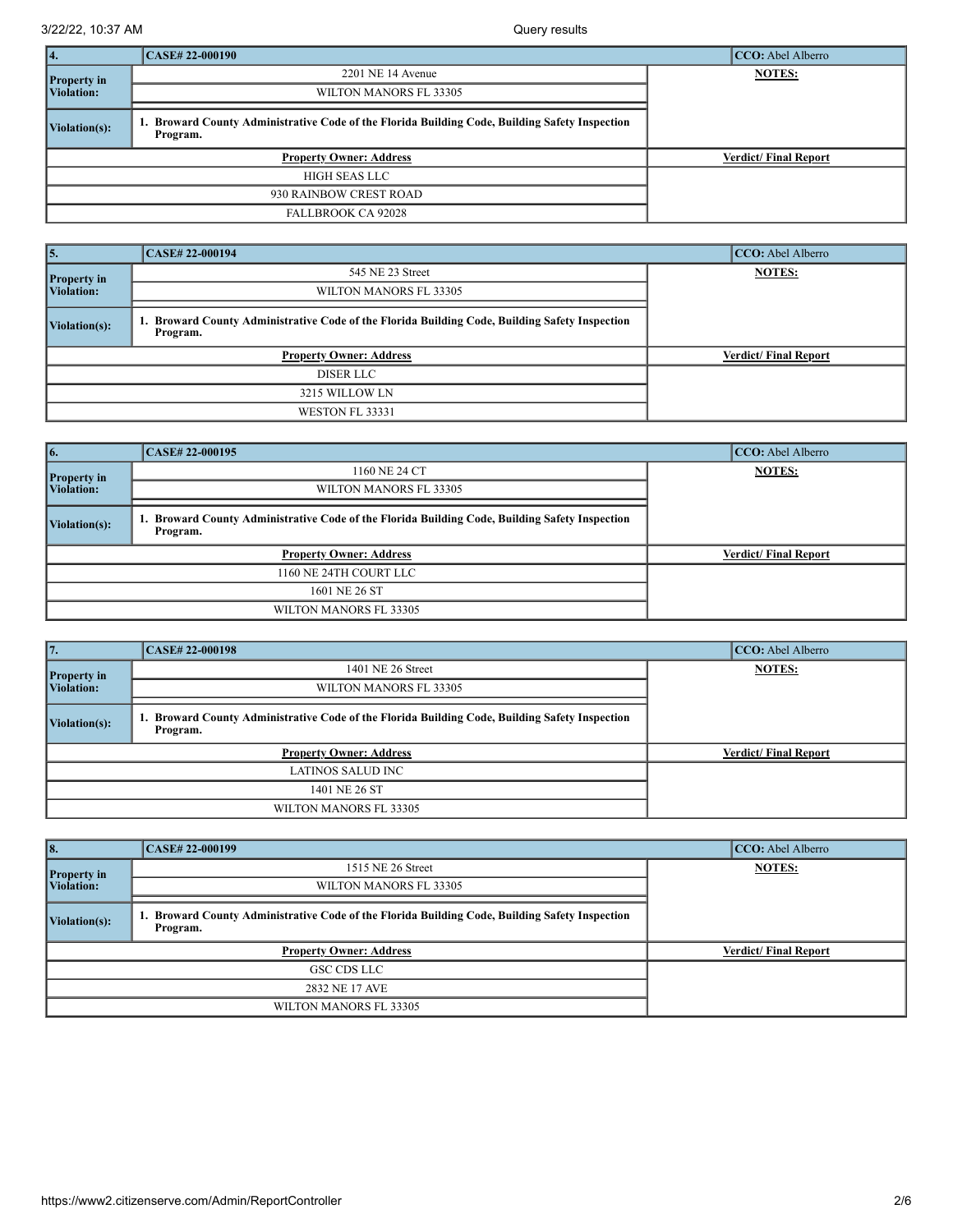| 19.                | <b>CASE# 22-000201</b>                                                                                  | CCO: Abel Alberro           |
|--------------------|---------------------------------------------------------------------------------------------------------|-----------------------------|
| <b>Property in</b> | 1701 NE 26 ST                                                                                           | <b>NOTES:</b>               |
| <b>Violation:</b>  | WILTON MANORS FL 33305                                                                                  |                             |
| Violation(s):      | Broward County Administrative Code of the Florida Building Code, Building Safety Inspection<br>Program. |                             |
|                    | <b>Property Owner: Address</b>                                                                          | <b>Verdict/Final Report</b> |
|                    | <b>MARRINSON GROUP</b>                                                                                  |                             |
|                    | 1601 NE 26TH ST                                                                                         |                             |
|                    | WILTON MANORS FL 33305                                                                                  |                             |

| 10.                | <b>CASE# 22-000207</b>                                                                                         | CCO: Abel Alberro           |
|--------------------|----------------------------------------------------------------------------------------------------------------|-----------------------------|
| <b>Property in</b> | 2200 NW 9 Avenue                                                                                               | <b>NOTES:</b>               |
| <b>Violation:</b>  | WILTON MANORS FL 33311                                                                                         |                             |
| Violation(s):      | <b>Broward County Administrative Code of the Florida Building Code, Building Safety Inspection</b><br>Program. |                             |
|                    | <b>Property Owner: Address</b>                                                                                 | <b>Verdict/Final Report</b> |
|                    | CHRISTOPHER J HAWKS REV TR ETAL MARTINO 2200 LLC                                                               |                             |
|                    | 3048 NE 5 AVE                                                                                                  |                             |
|                    | WILTON MANORS FL 33334                                                                                         |                             |

| 11.                | <b>CASE# 22-000220</b>                                                                                  | CCO: Abel Alberro           |
|--------------------|---------------------------------------------------------------------------------------------------------|-----------------------------|
| <b>Property</b> in | 2901 North ANDREWS Avenue                                                                               | <b>NOTES:</b>               |
| Violation:         | WILTON MANORS FL 33311                                                                                  |                             |
| Violation(s):      | Broward County Administrative Code of the Florida Building Code, Building Safety Inspection<br>Program. |                             |
|                    | <b>Property Owner: Address</b>                                                                          | <b>Verdict/Final Report</b> |
|                    | LLIJMASG LLC                                                                                            |                             |
|                    | 1015 ADAMS ST                                                                                           |                             |
|                    | HOLLYWOOD FL 33019                                                                                      |                             |

| 12.                | CASE# 22-000221                                                                                         | CCO: Abel Alberro           |
|--------------------|---------------------------------------------------------------------------------------------------------|-----------------------------|
| <b>Property</b> in | 2965 North ANDREWS Avenue                                                                               | <b>NOTES:</b>               |
| Violation:         | WILTON MANORS FL 33311                                                                                  |                             |
| Violation(s):      | Broward County Administrative Code of the Florida Building Code, Building Safety Inspection<br>Program. |                             |
|                    | <b>Property Owner: Address</b>                                                                          | <b>Verdict/Final Report</b> |
|                    | ARCHDIOCESE OF MIAMI ST CLEMENT CHURCH                                                                  |                             |
|                    | 9401 BISCAYNE BLVD                                                                                      |                             |
|                    | MIAMI SHORES FL 33138                                                                                   |                             |

| $\vert$ 13.        | <b>CASE# 22-000222</b>                                                                                  | CCO: Abel Alberro           |
|--------------------|---------------------------------------------------------------------------------------------------------|-----------------------------|
| <b>Property</b> in | 2724 North ANDREWS Avenue                                                                               | <b>NOTES:</b>               |
| Violation:         | WILTON MANORS FL 33334                                                                                  |                             |
| Violation(s):      | Broward County Administrative Code of the Florida Building Code, Building Safety Inspection<br>Program. |                             |
|                    | <b>Property Owner: Address</b>                                                                          | <b>Verdict/Final Report</b> |
|                    | LUCCHESE, ASIA                                                                                          |                             |
|                    | 133 NW 24 ST                                                                                            |                             |
|                    | WILTON MANORS FL 33311                                                                                  |                             |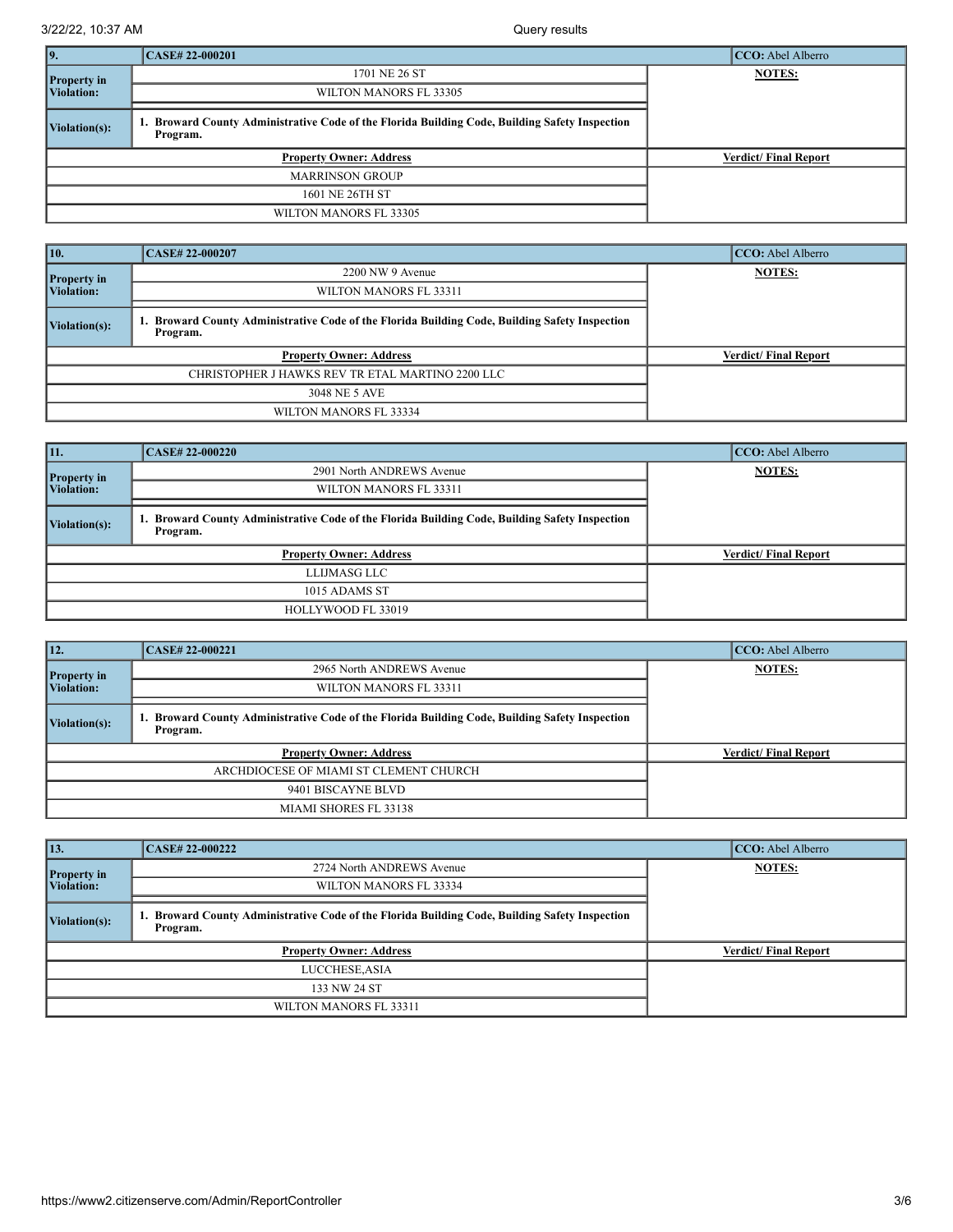| 14.                | CASE# 22-000223                                                                                         | CCO: Abel Alberro           |
|--------------------|---------------------------------------------------------------------------------------------------------|-----------------------------|
| <b>Property in</b> | 3007 North ANDREWS Avenue                                                                               | <b>NOTES:</b>               |
| <b>Violation:</b>  | WILTON MANORS FL 33305                                                                                  |                             |
| Violation(s):      | Broward County Administrative Code of the Florida Building Code, Building Safety Inspection<br>Program. |                             |
|                    | <b>Property Owner: Address</b>                                                                          | <b>Verdict/Final Report</b> |
|                    | HEDGEROW 10 FL LLC                                                                                      |                             |
|                    | 3623 N ANDREWS AVE                                                                                      |                             |
|                    | OAKLAND PARK FL 33309                                                                                   |                             |

| $\vert$ 15.           | <b>CASE# 22-000228</b>                                                                                  | CCO: Abel Alberro           |
|-----------------------|---------------------------------------------------------------------------------------------------------|-----------------------------|
| <b>Property in</b>    | 2133 North DIXIE HWY                                                                                    | <b>NOTES:</b>               |
| Violation:            | WILTON MANORS FL 33305                                                                                  |                             |
| $\vert$ Violation(s): | Broward County Administrative Code of the Florida Building Code, Building Safety Inspection<br>Program. |                             |
|                       | <b>Property Owner: Address</b>                                                                          | <b>Verdict/Final Report</b> |
|                       | ROSALEE LLC                                                                                             |                             |
|                       | 2133 N DIXIE HWY                                                                                        |                             |
|                       | WILTON MANORS FL 33305                                                                                  |                             |

| $\vert$ 16.                      | <b>CASE# 22-000230</b>                                                                                  | CCO: Abel Alberro           |
|----------------------------------|---------------------------------------------------------------------------------------------------------|-----------------------------|
|                                  | 2401-2421 N Dixie Highway #2401                                                                         | <b>NOTES:</b>               |
| <b>Property in</b><br>Violation: | WILTON MANORS FL 33305                                                                                  |                             |
|                                  | <b>VACANT</b>                                                                                           |                             |
| $\vert$ Violation(s):            | Broward County Administrative Code of the Florida Building Code, Building Safety Inspection<br>Program. |                             |
|                                  | <b>Property Owner: Address</b>                                                                          | <b>Verdict/Final Report</b> |
|                                  | <b>CARROLL PROPERTIES 2401 INC</b>                                                                      |                             |
|                                  | 627 SW 8 AVE                                                                                            |                             |
|                                  | FORT LAUDERDALE FL 33315                                                                                |                             |

| 17.                | <b>CASE# 22-000232</b>                                                                                  | CCO: Abel Alberro           |
|--------------------|---------------------------------------------------------------------------------------------------------|-----------------------------|
| <b>Property in</b> | 2748 North DIXIE HWY                                                                                    | <b>NOTES:</b>               |
| Violation:         | WILTON MANORS FL 33334                                                                                  |                             |
| Violation(s):      | Broward County Administrative Code of the Florida Building Code, Building Safety Inspection<br>Program. |                             |
|                    | <b>Property Owner: Address</b>                                                                          | <b>Verdict/Final Report</b> |
|                    | 2716 & 2724 NORTH DIXIE HIGHWAY LLC                                                                     |                             |
|                    | 2871 NE 8 CT                                                                                            |                             |
|                    | POMPANO BEACH FL 33062                                                                                  |                             |

| $\vert$ 18.        | CASE# 22-000234                                                                                         | CCO: Abel Alberro           |
|--------------------|---------------------------------------------------------------------------------------------------------|-----------------------------|
| <b>Property in</b> | 2801 North DIXIE HWY                                                                                    | <b>NOTES:</b>               |
| Violation:         | WILTON MANORS FL 33334                                                                                  |                             |
| Violation(s):      | Broward County Administrative Code of the Florida Building Code, Building Safety Inspection<br>Program. |                             |
|                    | <b>Property Owner: Address</b>                                                                          | <b>Verdict/Final Report</b> |
|                    | TWENTY-FIVE SAC SELF-STORAGE LTD PRTNR                                                                  |                             |
|                    | <b>207 E CLARENDON</b>                                                                                  |                             |
|                    | PHOENIX AZ 85012                                                                                        |                             |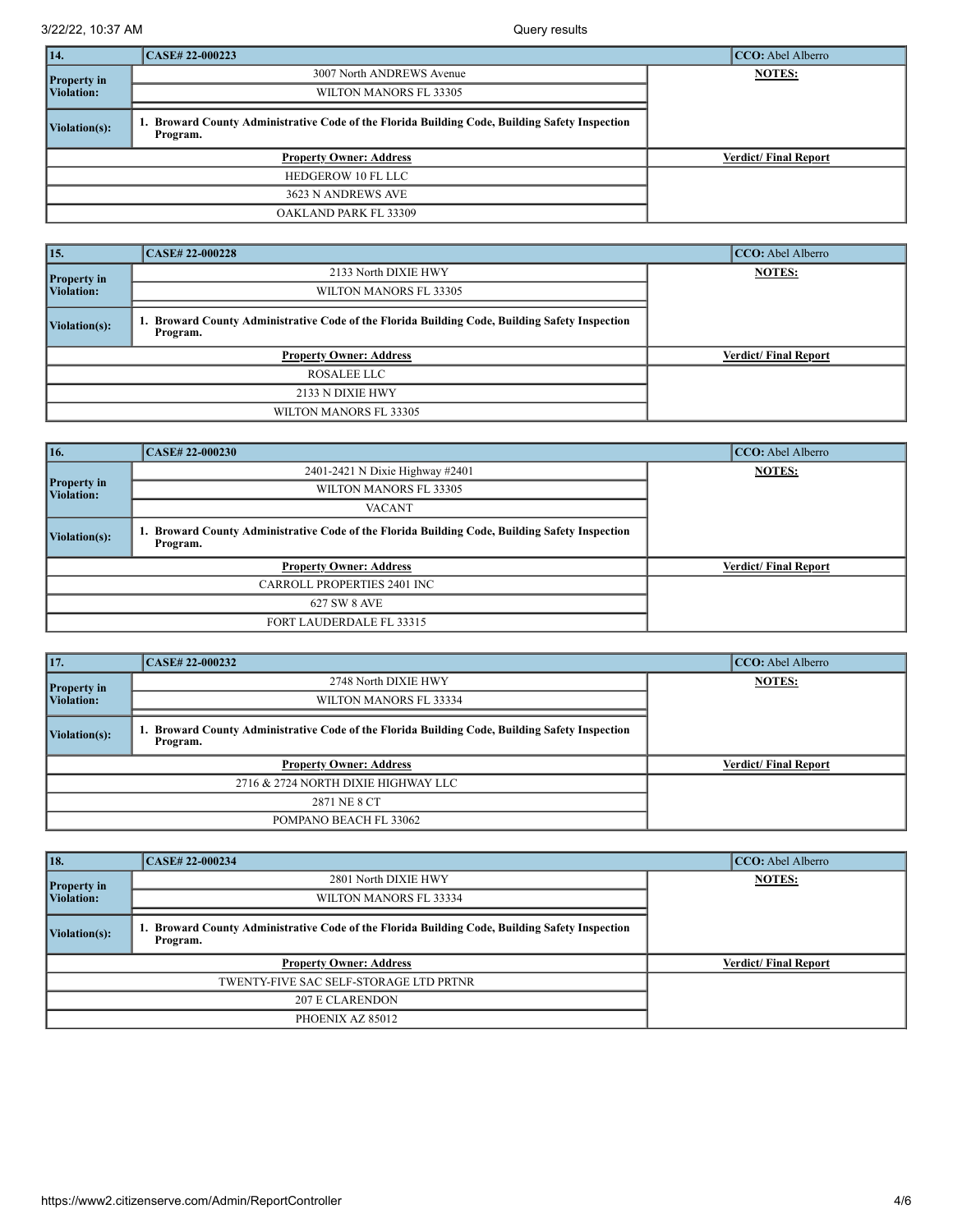| 19.                | CASE# 22-000236                                                                                            | CCO: Abel Alberro           |
|--------------------|------------------------------------------------------------------------------------------------------------|-----------------------------|
| <b>Property in</b> | 708 West OAKLAND PARK Boulevard                                                                            | <b>NOTES:</b>               |
| <b>Violation:</b>  | WILTON MANORS FL 33311                                                                                     |                             |
| Violation(s):      | 1. Broward County Administrative Code of the Florida Building Code, Building Safety Inspection<br>Program. |                             |
|                    | <b>Property Owner: Address</b>                                                                             | <b>Verdict/Final Report</b> |
|                    | MICHAEL EDWARD JONES TR JONES, MICHAEL EDWARD TRSTEE                                                       |                             |
|                    | 110 SE 6 ST STE 1756                                                                                       |                             |
|                    | FORT LAUDERDALE FL 33301                                                                                   |                             |

| $\overline{20}$    | <b>CASE# 22-000237</b>                                                                                         | CCO: Abel Alberro           |
|--------------------|----------------------------------------------------------------------------------------------------------------|-----------------------------|
| <b>Property in</b> | 2031 WILTON Drive                                                                                              | <b>NOTES:</b>               |
| Violation:         | WILTON MANORS FL 33305                                                                                         |                             |
| Violation(s):      | <b>Broward County Administrative Code of the Florida Building Code, Building Safety Inspection</b><br>Program. |                             |
|                    | <b>Property Owner: Address</b>                                                                                 | <b>Verdict/Final Report</b> |
|                    | DEE 2031 PROPERTY LLC                                                                                          |                             |
|                    | 6192 NW 24 ST                                                                                                  |                             |
|                    | <b>BOCA RATON FL 33434</b>                                                                                     |                             |

| 21                 | <b>CASE# 22-000238</b>                                                                                  | CCO: Abel Alberro           |
|--------------------|---------------------------------------------------------------------------------------------------------|-----------------------------|
| <b>Property in</b> | 2033-2043 WILTON Drive                                                                                  | <b>NOTES:</b>               |
| Violation:         | WILTON MANORS FL 33305                                                                                  |                             |
| Violation(s):      | Broward County Administrative Code of the Florida Building Code, Building Safety Inspection<br>Program. |                             |
|                    | <b>Property Owner: Address</b>                                                                          | <b>Verdict/Final Report</b> |
|                    | RWL 9 LLC                                                                                               |                             |
|                    | 6192 NW 24 ST                                                                                           |                             |
|                    | <b>BOCA RATON FL 33434</b>                                                                              |                             |

| 22.                | CASE# 22-000239                                                                                         | CCO: Abel Alberro           |
|--------------------|---------------------------------------------------------------------------------------------------------|-----------------------------|
| <b>Property</b> in | 2097 WILTON Drive                                                                                       | <b>NOTES:</b>               |
| Violation:         | WILTON MANORS FL 33305                                                                                  |                             |
| Violation(s):      | Broward County Administrative Code of the Florida Building Code, Building Safety Inspection<br>Program. |                             |
|                    | <b>Property Owner: Address</b>                                                                          | <b>Verdict/Final Report</b> |
|                    | AIDS HEALTHCARE FOUNDATION INC                                                                          |                             |
|                    | 6255 W SUNSET BLVD 21 FL                                                                                |                             |
|                    | <b>LOS ANGELES CA 90028</b>                                                                             |                             |

| 23.                              | <b>CASE# 22-000240</b>                                                                                     | CCO: Abel Alberro           |
|----------------------------------|------------------------------------------------------------------------------------------------------------|-----------------------------|
|                                  | 2151-2171 Wilton Drive                                                                                     | <b>NOTES:</b>               |
| <b>Property in</b><br>Violation: | Wilton Manors FL 33305                                                                                     |                             |
|                                  | Art Frenzie 954-560-3684                                                                                   |                             |
| Violation(s):                    | 1. Broward County Administrative Code of the Florida Building Code, Building Safety Inspection<br>Program. |                             |
|                                  | <b>Property Owner: Address</b>                                                                             | <b>Verdict/Final Report</b> |
|                                  | BONITA E BABCOCK REV TR BABCOCK, MARK THOMAS TRSTEE                                                        |                             |
|                                  | 9414 SATINLEAF PL                                                                                          |                             |
|                                  | PARKLAND FL 33076                                                                                          |                             |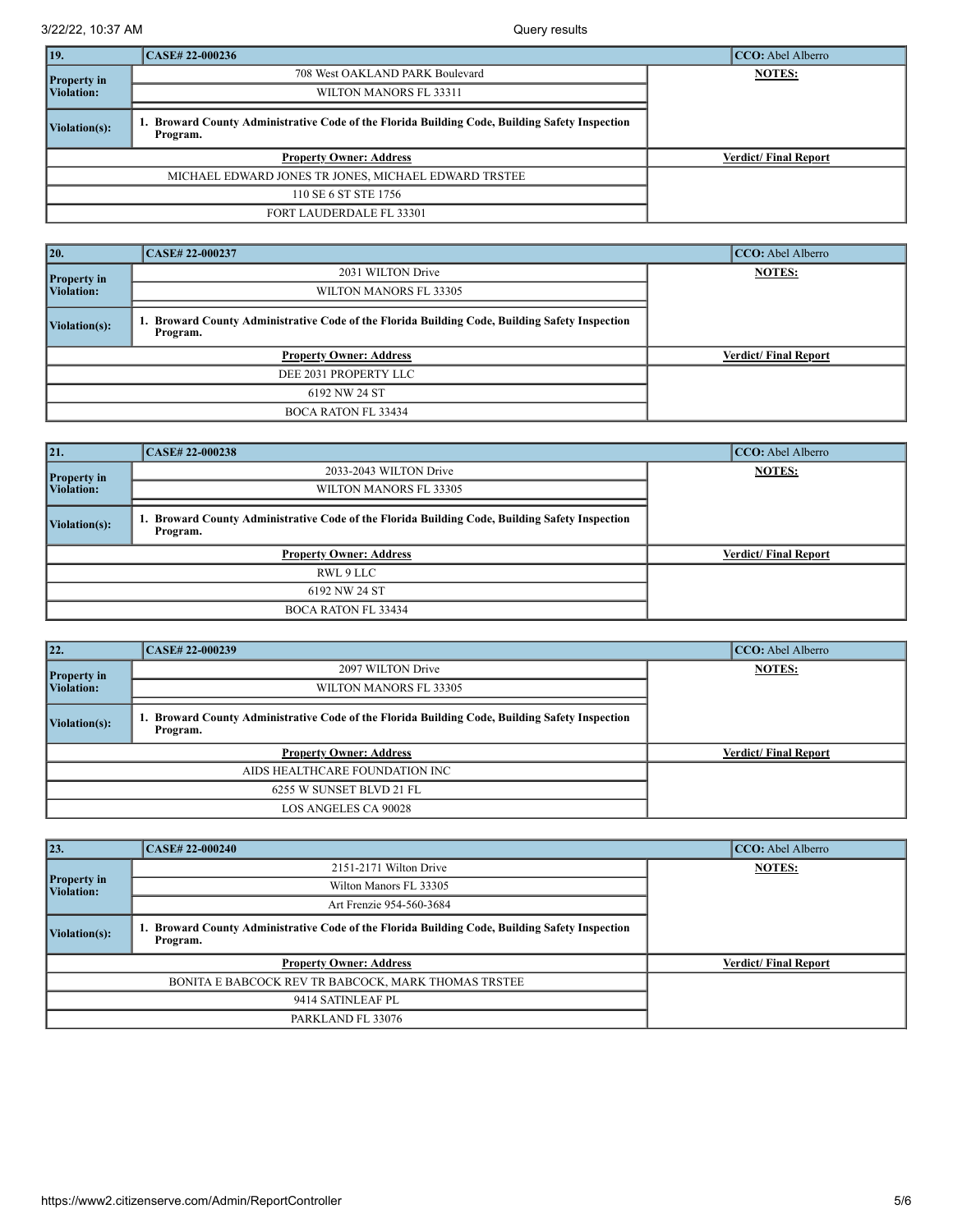| $\vert$ 24.        | <b>CASE# 22-000242</b>                                                                                  | CCO: Abel Alberro           |
|--------------------|---------------------------------------------------------------------------------------------------------|-----------------------------|
| <b>Property in</b> | 2283-2287 WILTON Drive                                                                                  | <b>NOTES:</b>               |
| <b>Violation:</b>  | WILTON MANORS FL 33305                                                                                  |                             |
| Violation(s):      | Broward County Administrative Code of the Florida Building Code, Building Safety Inspection<br>Program. |                             |
|                    | <b>Property Owner: Address</b>                                                                          | <b>Verdict/Final Report</b> |
|                    | 2282-2287 WILTON LLC                                                                                    |                             |
|                    | 4901 NW 17 WAY SUITE 103                                                                                |                             |
|                    | <b>FORT LAUDERDALE FL 33309</b>                                                                         |                             |

| $\vert 25.$                      | <b>CASE# 22-000244</b>                                                                                  | CCO: Abel Alberro           |
|----------------------------------|---------------------------------------------------------------------------------------------------------|-----------------------------|
| <b>Property in</b><br>Violation: | 2440 WILTON Drive                                                                                       | <b>NOTES:</b>               |
|                                  | WILTON MANORS FL 33305                                                                                  |                             |
| $\vert$ Violation(s):            | Broward County Administrative Code of the Florida Building Code, Building Safety Inspection<br>Program. |                             |
| <b>Property Owner: Address</b>   |                                                                                                         | <b>Verdict/Final Report</b> |
| DEE 2440 PROPERTY LLC            |                                                                                                         |                             |
| 6192 NW 24 ST                    |                                                                                                         |                             |
| <b>BOCA RATON FL 33434</b>       |                                                                                                         |                             |

| $\vert$ 26.                      | <b>CASE# 22-000246</b>                                                                                     | CCO: Abel Alberro           |
|----------------------------------|------------------------------------------------------------------------------------------------------------|-----------------------------|
| <b>Property in</b><br>Violation: | 2720 NE 8 AVE                                                                                              | <b>NOTES:</b>               |
|                                  | WILTON MANORS FL 33305                                                                                     |                             |
| Violation(s):                    | 1. Broward County Administrative Code of the Florida Building Code, Building Safety Inspection<br>Program. |                             |
| <b>Property Owner: Address</b>   |                                                                                                            | <b>Verdict/Final Report</b> |
| STEVENS & GOLDWYN PA             |                                                                                                            |                             |
| 2 S UNIVERSITY DR 329            |                                                                                                            |                             |
| PLANTATION FL 33324              |                                                                                                            |                             |

| 27.                              | <b>CASE# 22-000249</b>                                                                                  | CCO: Abel Alberro           |
|----------------------------------|---------------------------------------------------------------------------------------------------------|-----------------------------|
| <b>Property</b> in<br>Violation: | 1049 NW 30 CT                                                                                           | <b>NOTES:</b>               |
|                                  | WILTON MANORS FL 33311                                                                                  |                             |
| $\vert$ Violation(s):            | Broward County Administrative Code of the Florida Building Code, Building Safety Inspection<br>Program. |                             |
| <b>Property Owner: Address</b>   |                                                                                                         | <b>Verdict/Final Report</b> |
| PROJETTO, LOUIS                  |                                                                                                         |                             |
| 4800 NE 10 AVE                   |                                                                                                         |                             |
| FORT LAUDERDALE FL 33334         |                                                                                                         |                             |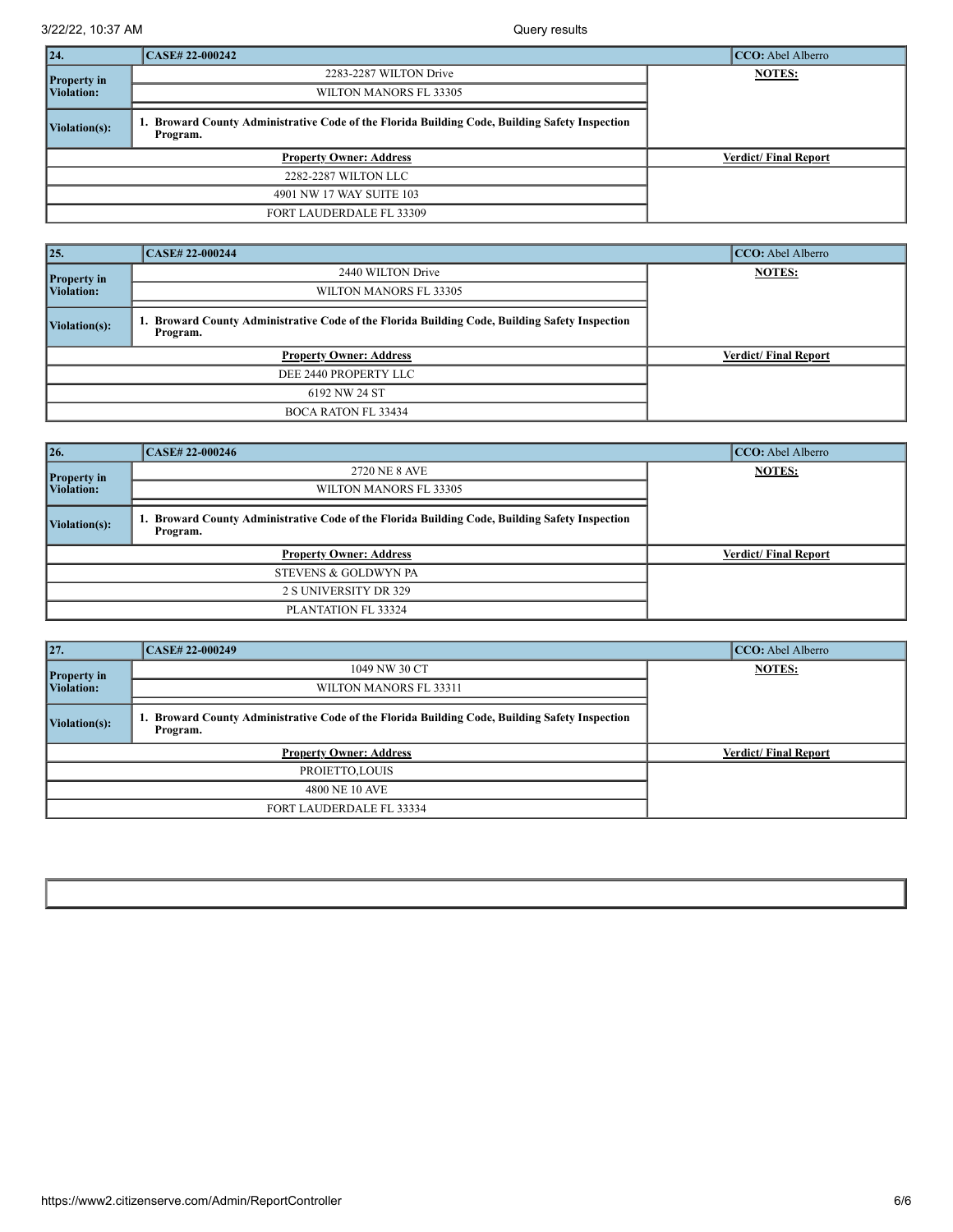

# *CODE COMPLIANCE UNIT* **VIRTUAL HEARING ACCESS INSTRUCTIONS**

## **SPECIAL MAGISTRATE HEARING**

Notice is hereby given that the Special Magistrate Hearing will be conducting a "Hybrid" Meeting in the City Commission Chambers with limited public access and utilizing communications media technology ("CMT") for additional public access.

ALLEGED VIOLATORS, PROPERTY REPRESENTATIVES, WITNESSES, AND PUBLIC ACCESS TO THIS VIRTUAL HEARING CAN BE ACCOMPLISHED AS FOLLOWS: - Join Hearing by live stream Zoom Video Communications (instructions listed below)

Any member of the public wishing to comment publicly on any matter may participate by: - Submitting Public Comment via email: *PRIOR* to the start of the hearing, submit comments by email to dsmith@wmpd.org. Please include your name and address in the email. All comments submitted by email comment length shall be, if read orally, three (3) minutes or less. Public Comment received by 1:30pm prior to the start of the hearing will be read into the record by Special Magistrate Clerk Denise Smith. All other comments submitted by email prior to the start of the hearing shall be made a part of the public record.

- Participating in Hearing: Log-in to Zoom via browser, app or phone. At the beginning of the Hearing, Public Comment may be made by using the Raise Hand feature to be called on. Raise Hand feature can be activated by selecting the icon. After Public Comments, Individuals present for each case will be called on in the order of that the Raise Hand feature is activated. If you are on app on phone, the Raise Your Hand icon is on the bottom of your screen. If you are on a tablet, icon is on the top right of your screen. If you are on a PC or laptop, icon is on the bottom of the screen. If you are calling in to the hearing, Dial \*9.

### **OPTION FOR PARTICIPATING, VIEWING AND LISTENING TO THE HEARING Through Zoom Technology Instructions for Instructions for Attendees**

Please click the link below to join the webinar: https://wiltonmanors.zoom.us/j/98881178163

Or iPhone one-tap : US: +13017158592,98881178163# or +13126266799,98881178163# Or Telephone: Dial(for higher quality, dial a number based on your current location): US: +1 301 715 8592 or +1 312 626 6799 or +1 929 205 6099 or +1 253 215 8782 or +1 346 248 7799 or +1 669 900 6833